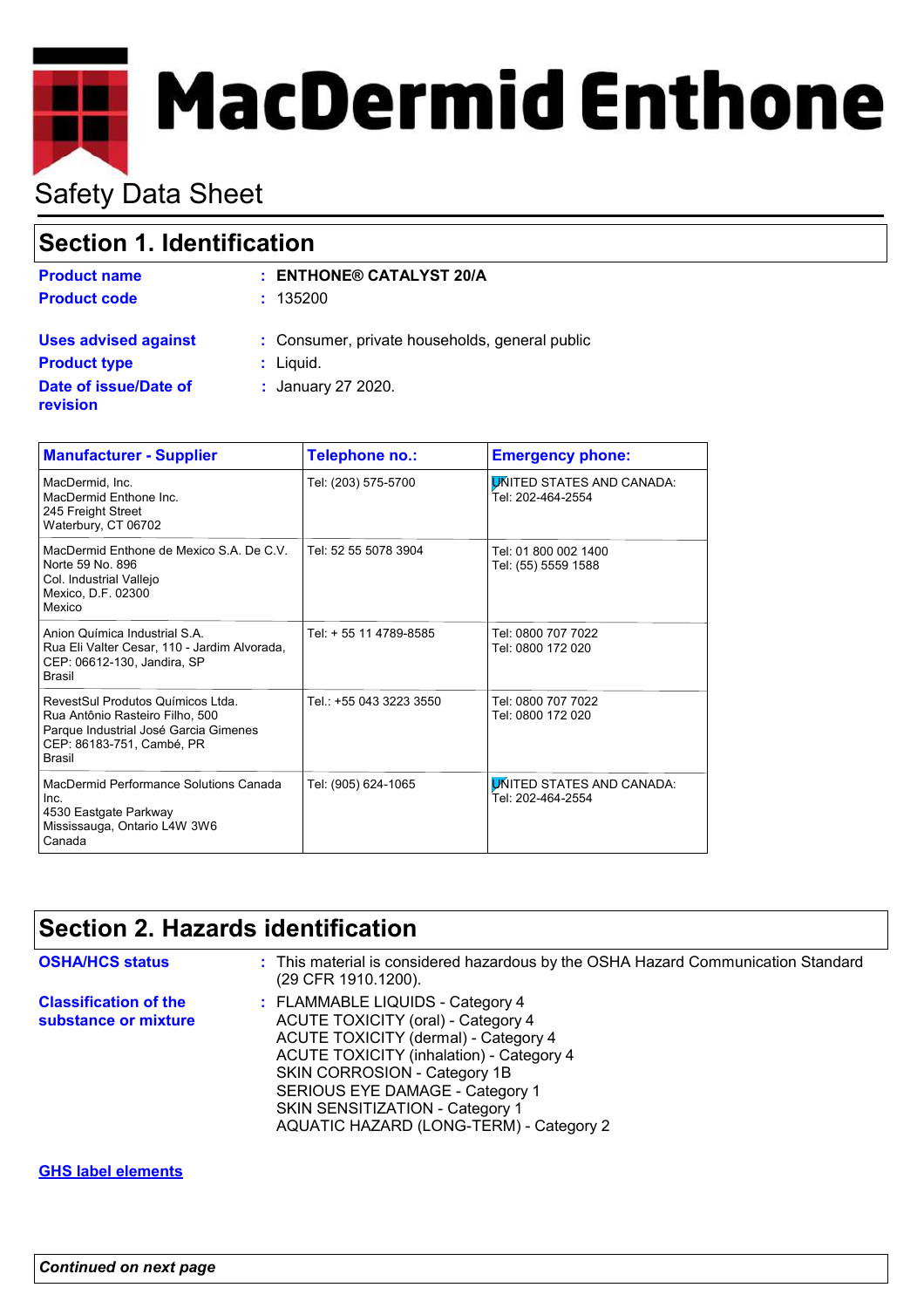# **Section 2. Hazards identification**

| <b>Hazard pictograms</b>                   |                                                                                                                                                                                                                                                                                                                                                                                                                                                                                                                                                                                                                                                   |
|--------------------------------------------|---------------------------------------------------------------------------------------------------------------------------------------------------------------------------------------------------------------------------------------------------------------------------------------------------------------------------------------------------------------------------------------------------------------------------------------------------------------------------------------------------------------------------------------------------------------------------------------------------------------------------------------------------|
| <b>Signal word</b>                         | : Danger                                                                                                                                                                                                                                                                                                                                                                                                                                                                                                                                                                                                                                          |
| <b>Hazard statements</b>                   | : Combustible liquid.<br>Harmful if swallowed, in contact with skin or if inhaled.<br>Causes severe skin burns and eye damage.<br>May cause an allergic skin reaction.<br>Toxic to aquatic life with long lasting effects.                                                                                                                                                                                                                                                                                                                                                                                                                        |
| <b>Precautionary statements</b>            |                                                                                                                                                                                                                                                                                                                                                                                                                                                                                                                                                                                                                                                   |
| <b>Prevention</b>                          | : Wear protective gloves. Wear eye or face protection. Wear protective clothing. Keep<br>away from flames and hot surfaces. - No smoking. Use only outdoors or in a well-<br>ventilated area. Avoid release to the environment. Avoid breathing vapor. Do not eat,<br>drink or smoke when using this product. Wash hands thoroughly after handling.<br>Contaminated work clothing must not be allowed out of the workplace.                                                                                                                                                                                                                       |
| <b>Response</b>                            | Collect spillage. IF INHALED: Remove person to fresh air and keep comfortable for<br>breathing. Immediately call a POISON CENTER or physician. IF SWALLOWED:<br>Immediately call a POISON CENTER or physician. Rinse mouth. Do NOT induce<br>vomiting. IF ON SKIN (or hair): Take off immediately all contaminated clothing. Rinse<br>skin with water or shower. Wash contaminated clothing before reuse. Immediately call<br>a POISON CENTER or physician. IF IN EYES: Rinse cautiously with water for several<br>minutes. Remove contact lenses, if present and easy to do. Continue rinsing.<br>Immediately call a POISON CENTER or physician. |
| <b>Storage</b>                             | : Store locked up. Store in a well-ventilated place. Keep cool.                                                                                                                                                                                                                                                                                                                                                                                                                                                                                                                                                                                   |
| <b>Disposal</b>                            | Dispose of contents and container in accordance with all local, regional, national and<br>international regulations.                                                                                                                                                                                                                                                                                                                                                                                                                                                                                                                              |
| <b>Supplemental label</b><br>elements      | : Do not taste or swallow. Wash thoroughly after handling.                                                                                                                                                                                                                                                                                                                                                                                                                                                                                                                                                                                        |
| <b>Hazards not otherwise</b><br>classified | : Causes digestive tract burns.                                                                                                                                                                                                                                                                                                                                                                                                                                                                                                                                                                                                                   |

# **Section 3. Composition/information on ingredients**

**Substance/mixture :** Mixture

| <b>Ingredient name</b>                | $\frac{9}{6}$ | <b>CAS number</b> |
|---------------------------------------|---------------|-------------------|
| 2,4,6-tris(dimethylaminomethyl)phenol | 40-50         | $90 - 72 - 2$     |
| Aliphatic amine.                      | 20-30         |                   |
| Givcol Ether.                         | 20-30         | -                 |

Any concentration shown as a range is to protect confidentiality or is due to batch variation.

**There are no additional ingredients present which, within the current knowledge of the supplier and in the concentrations applicable, are classified as hazardous to health or the environment and hence require reporting in this section.**

**Occupational exposure limits, if available, are listed in Section 8.**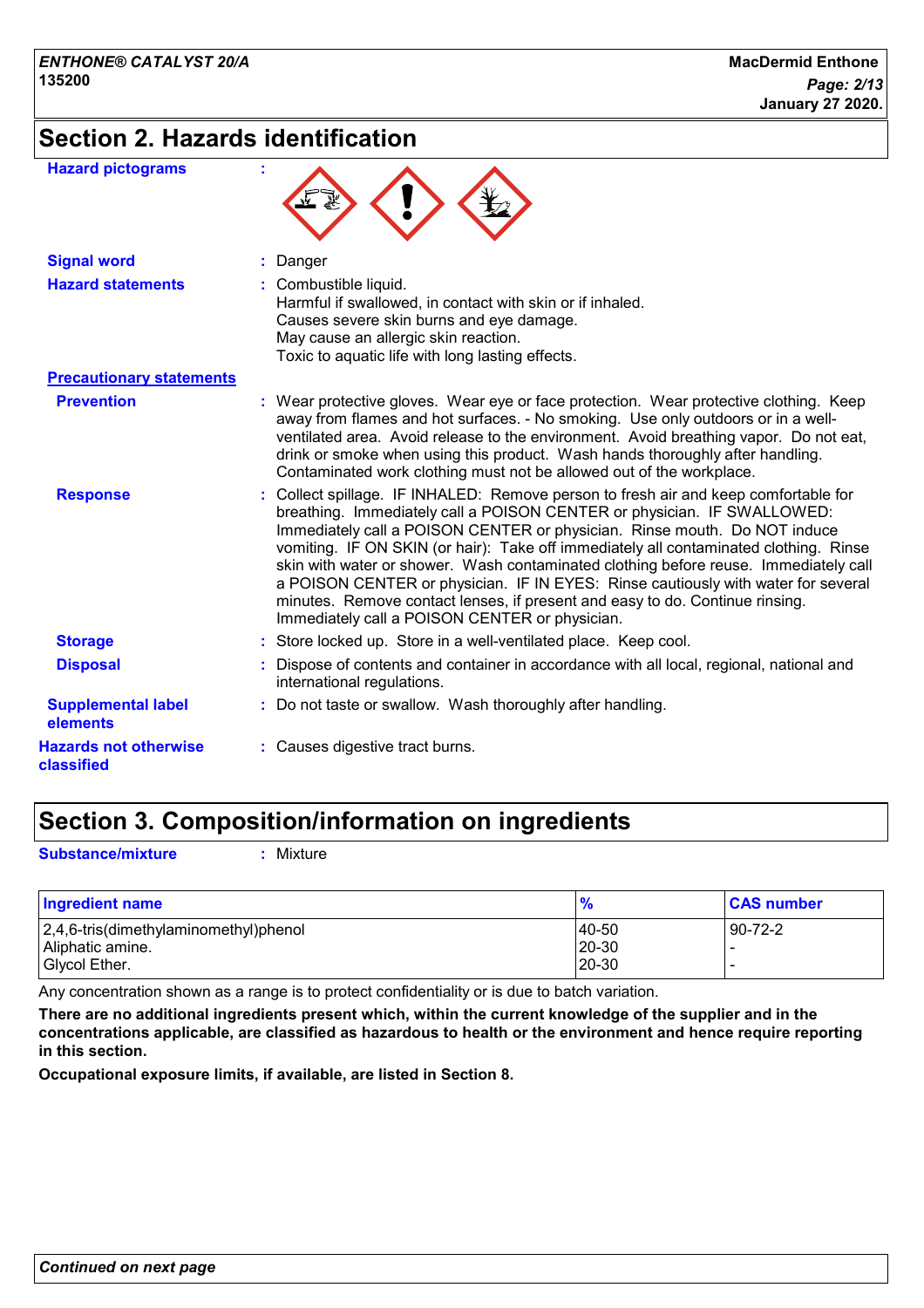# **Section 4. First aid measures**

## **Description of necessary first aid measures**

| <b>Eye contact</b>  | : Get medical attention immediately. Call a poison center or physician. Check for and<br>remove any contact lenses. Immediately flush eyes with running water for at least 30<br>minutes, keeping eyelids open. Chemical burns must be treated promptly by a<br>physician.                                                                                                                                                                                                                                                                                                                                                                                                                                                                                                                                                                                                                                   |
|---------------------|--------------------------------------------------------------------------------------------------------------------------------------------------------------------------------------------------------------------------------------------------------------------------------------------------------------------------------------------------------------------------------------------------------------------------------------------------------------------------------------------------------------------------------------------------------------------------------------------------------------------------------------------------------------------------------------------------------------------------------------------------------------------------------------------------------------------------------------------------------------------------------------------------------------|
| <b>Inhalation</b>   | : Get medical attention immediately. Call a poison center or physician. Remove victim to<br>fresh air and keep at rest in a position comfortable for breathing. If it is suspected that<br>mists are still present, the rescuer should wear an appropriate mask or self-contained<br>breathing apparatus. If not breathing, if breathing is irregular or if respiratory arrest<br>occurs, provide artificial respiration or oxygen by trained personnel. It may be<br>dangerous to the person providing aid to give mouth-to-mouth resuscitation. If<br>unconscious, place in recovery position and get medical attention immediately. Maintain<br>an open airway. Loosen tight clothing such as a collar, tie, belt or waistband. In case of<br>inhalation of decomposition products in a fire, symptoms may be delayed. The exposed<br>person may need to be kept under medical surveillance for 48 hours. |
| <b>Skin contact</b> | : Get medical attention immediately. Call a poison center or physician. Wash with plenty<br>of soap and water. Remove contaminated clothing and shoes. Wash contaminated<br>clothing thoroughly with water before removing it, or wear gloves. Continue to rinse for<br>at least 15 minutes. Chemical burns must be treated promptly by a physician. In the<br>event of any complaints or symptoms, avoid further exposure. Wash clothing before<br>reuse. Clean shoes thoroughly before reuse.                                                                                                                                                                                                                                                                                                                                                                                                              |
| <b>Ingestion</b>    | : Get medical attention immediately. Call a poison center or physician. Wash out mouth<br>with water. Remove dentures if any. Remove victim to fresh air and keep at rest in a<br>position comfortable for breathing. If material has been swallowed and the exposed<br>person is conscious, give small quantities of water to drink. Stop if the exposed person<br>feels sick as vomiting may be dangerous. Do not induce vomiting unless directed to do<br>so by medical personnel. If vomiting occurs, the head should be kept low so that vomit<br>does not enter the lungs. Chemical burns must be treated promptly by a physician.<br>Never give anything by mouth to an unconscious person. If unconscious, place in<br>recovery position and get medical attention immediately. Maintain an open airway.<br>Loosen tight clothing such as a collar, tie, belt or waistband.                          |

| <b>Potential acute health effects</b> |                                                                                                                                                                          |
|---------------------------------------|--------------------------------------------------------------------------------------------------------------------------------------------------------------------------|
| <b>Eye contact</b>                    | : Causes serious eye damage.                                                                                                                                             |
| <b>Inhalation</b>                     | $:$ Harmful if inhaled.                                                                                                                                                  |
| <b>Skin contact</b>                   | : Causes severe burns. Harmful in contact with skin. May cause an allergic skin reaction.                                                                                |
| <b>Ingestion</b>                      | : Harmful if swallowed. Corrosive to the digestive tract. Causes burns.                                                                                                  |
| <b>Over-exposure signs/symptoms</b>   |                                                                                                                                                                          |
| <b>Eye contact</b>                    | : Adverse symptoms may include the following:<br>pain<br>watering<br>redness                                                                                             |
| <b>Inhalation</b>                     | : No specific data.                                                                                                                                                      |
| <b>Skin contact</b>                   | : Adverse symptoms may include the following:<br>pain or irritation<br>redness<br>blistering may occur                                                                   |
| <b>Ingestion</b>                      | : Adverse symptoms may include the following:<br>stomach pains                                                                                                           |
|                                       | Indication of immediate medical attention and special treatment needed, if necessary                                                                                     |
| <b>Notes to physician</b>             | : In case of inhalation of decomposition products in a fire, symptoms may be delayed.<br>The exposed person may need to be kept under medical surveillance for 48 hours. |
|                                       | : No specific treatment.                                                                                                                                                 |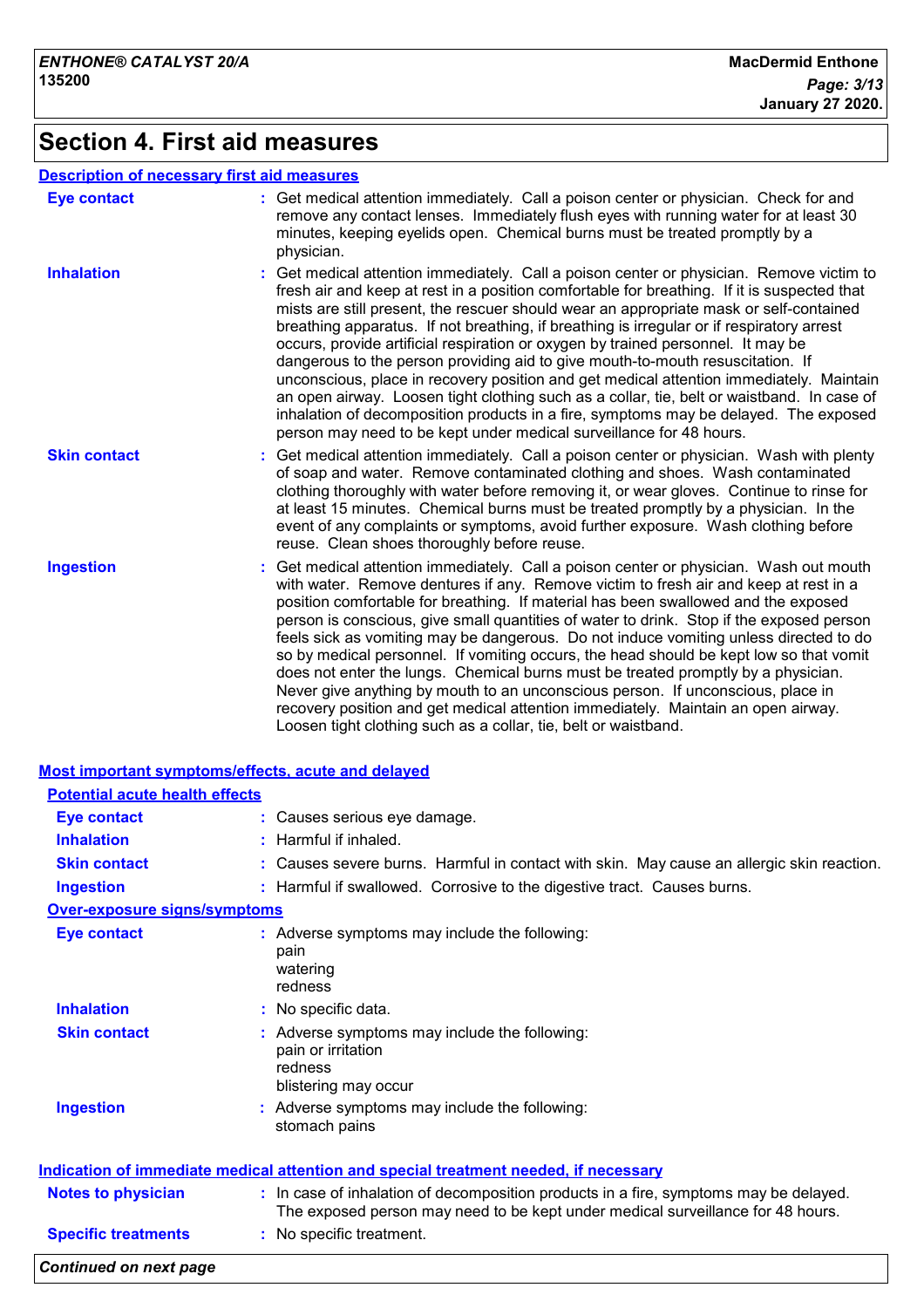# **Section 4. First aid measures**

| <b>Protection of first-aiders</b> | : No action shall be taken involving any personal risk or without suitable training. If it is<br>suspected that mists are still present, the rescuer should wear an appropriate mask or<br>self-contained breathing apparatus. It may be dangerous to the person providing aid to<br>give mouth-to-mouth resuscitation. Wash contaminated clothing thoroughly with water<br>before removing it, or wear gloves. |
|-----------------------------------|-----------------------------------------------------------------------------------------------------------------------------------------------------------------------------------------------------------------------------------------------------------------------------------------------------------------------------------------------------------------------------------------------------------------|
|-----------------------------------|-----------------------------------------------------------------------------------------------------------------------------------------------------------------------------------------------------------------------------------------------------------------------------------------------------------------------------------------------------------------------------------------------------------------|

**See toxicological information (Section 11)**

### **Section 5. Fire-fighting measures :** Promptly isolate the scene by removing all persons from the vicinity of the incident if there is a fire. No action shall be taken involving any personal risk or without suitable training. Move containers from fire area if this can be done without risk. Use water spray to keep fire-exposed containers cool. **Hazardous thermal decomposition products Specific hazards arising from the chemical** Decomposition products may include the following materials: **:** carbon dioxide carbon monoxide nitrogen oxides Combustible liquid. Runoff to sewer may create fire or explosion hazard. In a fire or if **:** heated, a pressure increase will occur and the container may burst, with the risk of a subsequent explosion. This material is toxic to aquatic life with long lasting effects. Fire water contaminated with this material must be contained and prevented from being discharged to any waterway, sewer or drain. Fire-fighters should wear appropriate protective equipment and self-contained breathing **:** apparatus (SCBA) with a full face-piece operated in positive pressure mode. **Special protective equipment for fire-fighters** Use dry chemical, CO2, water spray (fog) or foam. **: Extinguishing media :** Do not use water jet. **Suitable extinguishing media Unsuitable extinguishing media Special protective actions for fire-fighters**

# **Section 6. Accidental release measures**

### **Personal precautions, protective equipment and emergency procedures**

| For non-emergency<br>personnel                               | : No action shall be taken involving any personal risk or without suitable training.<br>Evacuate surrounding areas. Keep unnecessary and unprotected personnel from<br>entering. Do not touch or walk through spilled material. Shut off all ignition sources.<br>No flares, smoking or flames in hazard area. Do not breathe vapor or mist. Provide<br>adequate ventilation. Wear appropriate respirator when ventilation is inadequate. Put<br>on appropriate personal protective equipment. |
|--------------------------------------------------------------|------------------------------------------------------------------------------------------------------------------------------------------------------------------------------------------------------------------------------------------------------------------------------------------------------------------------------------------------------------------------------------------------------------------------------------------------------------------------------------------------|
| For emergency responders :                                   | If specialized clothing is required to deal with the spillage, take note of any information in<br>Section 8 on suitable and unsuitable materials. See also the information in "For non-<br>emergency personnel".                                                                                                                                                                                                                                                                               |
| <b>Environmental precautions</b>                             | : Avoid dispersal of spilled material and runoff and contact with soil, waterways, drains<br>and sewers. Inform the relevant authorities if the product has caused environmental<br>pollution (sewers, waterways, soil or air). Water polluting material. May be harmful to<br>the environment if released in large quantities. Collect spillage.                                                                                                                                              |
| <b>Methods and materials for containment and cleaning up</b> |                                                                                                                                                                                                                                                                                                                                                                                                                                                                                                |
| <b>Small spill</b>                                           | : Stop leak if without risk. Move containers from spill area. Use spark-proof tools and<br>explosion-proof equipment. Dilute with water and mop up if water-soluble. Alternatively,<br>or if water-insoluble, absorb with an inert dry material and place in an appropriate waste<br>disposal container. Dispose of via a licensed waste disposal contractor.                                                                                                                                  |
|                                                              |                                                                                                                                                                                                                                                                                                                                                                                                                                                                                                |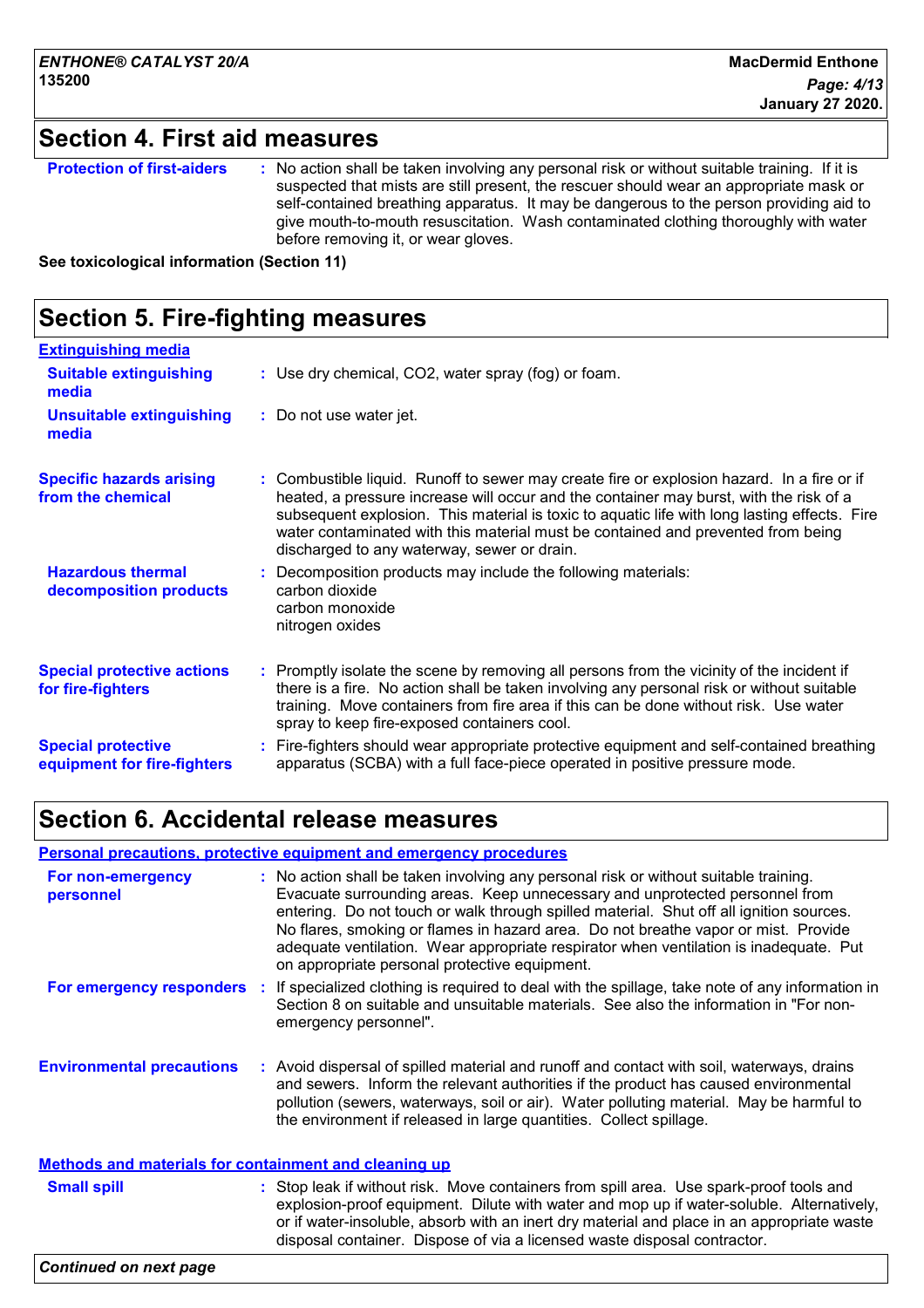# **Section 6. Accidental release measures**

### **Large spill :**

: Stop leak if without risk. Move containers from spill area. Use spark-proof tools and explosion-proof equipment. Approach release from upwind. Prevent entry into sewers, water courses, basements or confined areas. Wash spillages into an effluent treatment plant or proceed as follows. Contain and collect spillage with non-combustible, absorbent material e.g. sand, earth, vermiculite or diatomaceous earth and place in container for disposal according to local regulations (see Section 13). Dispose of via a licensed waste disposal contractor. Contaminated absorbent material may pose the same hazard as the spilled product. Note: see Section 1 for emergency contact information and Section 13 for waste disposal.

# **Section 7. Handling and storage**

### **Precautions for safe handling**

| <b>Protective measures</b>                                                       | : Put on appropriate personal protective equipment (see Section 8). Persons with a<br>history of skin sensitization problems should not be employed in any process in which<br>this product is used. Do not get in eyes or on skin or clothing. Do not breathe vapor or<br>mist. Do not ingest. Avoid release to the environment. Use only with adequate<br>ventilation. Wear appropriate respirator when ventilation is inadequate. Do not enter<br>storage areas and confined spaces unless adequately ventilated. Keep in the original<br>container or an approved alternative made from a compatible material, kept tightly<br>closed when not in use. Store and use away from heat, sparks, open flame or any other<br>ignition source. Use explosion-proof electrical (ventilating, lighting and material<br>handling) equipment. Use only non-sparking tools. Empty containers retain product<br>residue and can be hazardous. Do not reuse container. |
|----------------------------------------------------------------------------------|---------------------------------------------------------------------------------------------------------------------------------------------------------------------------------------------------------------------------------------------------------------------------------------------------------------------------------------------------------------------------------------------------------------------------------------------------------------------------------------------------------------------------------------------------------------------------------------------------------------------------------------------------------------------------------------------------------------------------------------------------------------------------------------------------------------------------------------------------------------------------------------------------------------------------------------------------------------|
| <b>Advice on general</b><br>occupational hygiene                                 | : Eating, drinking and smoking should be prohibited in areas where this material is<br>handled, stored and processed. Workers should wash hands and face before eating,<br>drinking and smoking. Remove contaminated clothing and protective equipment before<br>entering eating areas. See also Section 8 for additional information on hygiene<br>measures.                                                                                                                                                                                                                                                                                                                                                                                                                                                                                                                                                                                                 |
| <b>Conditions for safe storage,</b><br>including any<br><b>incompatibilities</b> | Storage temperature: 5 to 40 $^{\circ}$ C (41 to 104 $^{\circ}$ F). Store in accordance with local<br>regulations. Store in a segregated and approved area. Store in original container<br>protected from direct sunlight in a dry, cool and well-ventilated area, away from<br>incompatible materials (see Section 10) and food and drink. Store locked up. Eliminate<br>all ignition sources. Separate from oxidizing materials. Keep container tightly closed<br>and sealed until ready for use. Containers that have been opened must be carefully<br>resealed and kept upright to prevent leakage. Do not store in unlabeled containers.<br>Use appropriate containment to avoid environmental contamination. See Section 10 for<br>incompatible materials before handling or use.                                                                                                                                                                       |

# **Section 8. Exposure controls/personal protection**

### **Control parameters**

### **Occupational exposure limits**

| <b>Ingredient name</b> | <b>Exposure limits</b>                                          |
|------------------------|-----------------------------------------------------------------|
| Aliphatic amine.       | AIHA WEEL (United States, 10/2011). Absorbed through skin. Skin |
|                        | sensitizer.                                                     |
|                        | TWA: 5 mg/m <sup>3</sup> 8 hours.                               |
| Glycol Ether.          | ACGIH TLV (United States, 3/2017). Notes: 2002 Adoption.        |
|                        | TWA: 20 ppm 8 hours.                                            |
|                        | NIOSH REL (United States, 10/2016). Absorbed through skin.      |
|                        | TWA: $24 \text{ mg/m}^3$ 10 hours.                              |
|                        | TWA: 5 ppm 10 hours.                                            |
|                        | OSHA PEL (United States, 6/2016). Absorbed through skin.        |
|                        | TWA: $240$ mg/m <sup>3</sup> 8 hours.                           |
|                        | TWA: 50 ppm 8 hours.                                            |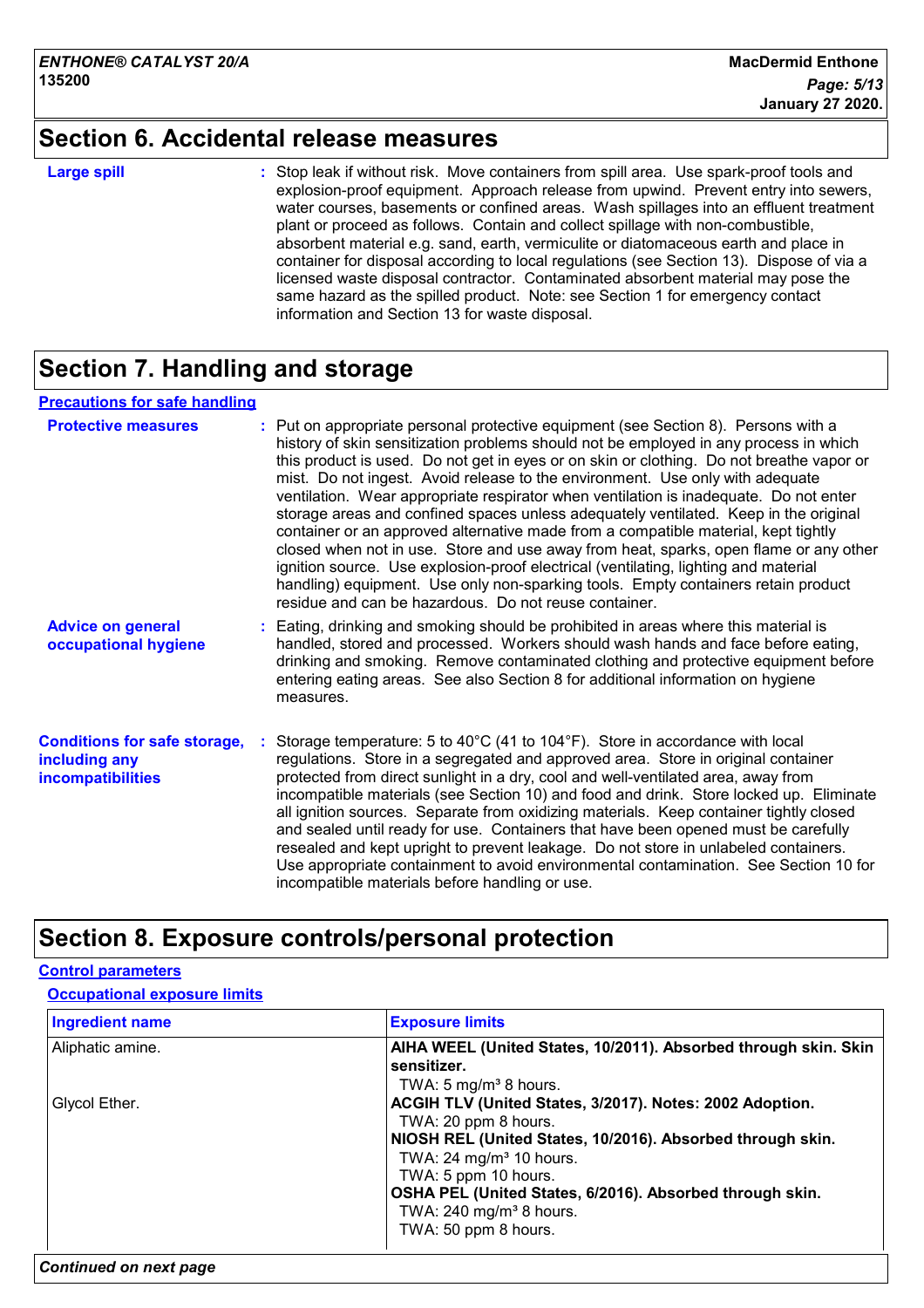# **Section 8. Exposure controls/personal protection**

|                                                   | OSHA PEL 1989 (United States, 3/1989). Absorbed through skin.<br>TWA: 120 mg/m <sup>3</sup> 8 hours.<br>TWA: 25 ppm 8 hours.                                                                                                                                                                                                                                                                                                                                                                                                                                                                                           |
|---------------------------------------------------|------------------------------------------------------------------------------------------------------------------------------------------------------------------------------------------------------------------------------------------------------------------------------------------------------------------------------------------------------------------------------------------------------------------------------------------------------------------------------------------------------------------------------------------------------------------------------------------------------------------------|
| <b>Appropriate engineering</b><br><b>controls</b> | Use only with adequate ventilation. Use process enclosures, local exhaust ventilation or<br>other engineering controls to keep worker exposure to airborne contaminants below any<br>recommended or statutory limits. The engineering controls also need to keep gas,<br>vapor or dust concentrations below any lower explosive limits. Use explosion-proof<br>ventilation equipment.                                                                                                                                                                                                                                  |
| <b>Environmental exposure</b><br><b>controls</b>  | Emissions from ventilation or work process equipment should be checked to ensure<br>÷.<br>they comply with the requirements of environmental protection legislation. In some<br>cases, fume scrubbers, filters or engineering modifications to the process equipment<br>will be necessary to reduce emissions to acceptable levels.                                                                                                                                                                                                                                                                                    |
| <b>Individual protection measures</b>             |                                                                                                                                                                                                                                                                                                                                                                                                                                                                                                                                                                                                                        |
| <b>Hygiene measures</b>                           | : Wash hands, forearms and face thoroughly after handling chemical products, before<br>eating, smoking and using the lavatory and at the end of the working period.<br>Appropriate techniques should be used to remove potentially contaminated clothing.<br>Contaminated work clothing should not be allowed out of the workplace. Wash<br>contaminated clothing before reusing. Ensure that eyewash stations and safety<br>showers are close to the workstation location.                                                                                                                                            |
| <b>Eye/face protection</b>                        | Safety eyewear complying with an approved standard should be used when a risk<br>÷.<br>assessment indicates this is necessary to avoid exposure to liquid splashes, mists,<br>gases or dusts. If contact is possible, the following protection should be worn, unless<br>the assessment indicates a higher degree of protection: chemical splash goggles and/<br>or face shield. If inhalation hazards exist, a full-face respirator may be required instead.                                                                                                                                                          |
| <b>Skin protection</b>                            |                                                                                                                                                                                                                                                                                                                                                                                                                                                                                                                                                                                                                        |
| <b>Hand protection</b>                            | : Chemical-resistant, impervious gloves complying with an approved standard should be<br>worn at all times when handling chemical products if a risk assessment indicates this is<br>necessary. Considering the parameters specified by the glove manufacturer, check<br>during use that the gloves are still retaining their protective properties. It should be<br>noted that the time to breakthrough for any glove material may be different for different<br>glove manufacturers. In the case of mixtures, consisting of several substances, the<br>protection time of the gloves cannot be accurately estimated. |
| <b>Body protection</b>                            | : Personal protective equipment for the body should be selected based on the task being<br>performed and the risks involved and should be approved by a specialist before<br>handling this product.                                                                                                                                                                                                                                                                                                                                                                                                                    |
| <b>Other skin protection</b>                      | Appropriate footwear and any additional skin protection measures should be selected<br>based on the task being performed and the risks involved and should be approved by a<br>specialist before handling this product.                                                                                                                                                                                                                                                                                                                                                                                                |
| <b>Respiratory protection</b>                     | : Based on the hazard and potential for exposure, select a respirator that meets the<br>appropriate standard or certification. Respirators must be used according to a<br>respiratory protection program to ensure proper fitting, training, and other important<br>aspects of use.                                                                                                                                                                                                                                                                                                                                    |

# **Section 9. Physical and chemical properties**

| <b>Appearance</b>     |                  |
|-----------------------|------------------|
| <b>Physical state</b> | $:$ Liquid.      |
| <b>Color</b>          | : Amber.         |
| Odor                  | $:$ Amine-like.  |
| <b>Odor threshold</b> | : Not available. |
| рH                    | : Not available. |
| <b>Melting point</b>  | : Not available. |

*Continued on next page*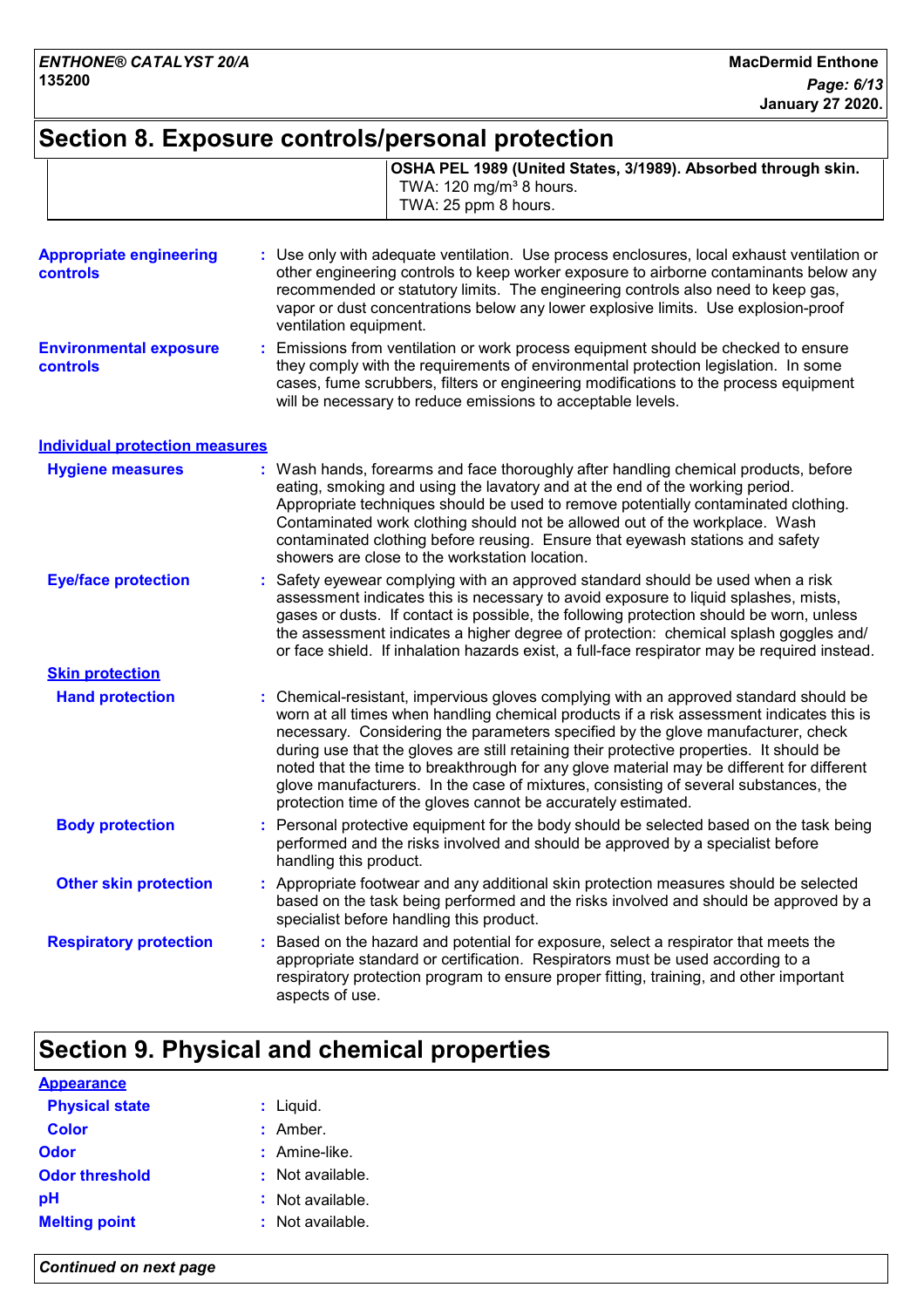# **Section 9. Physical and chemical properties**

| <b>Boiling point</b>                              | : $171.1^{\circ}$ C (340 $^{\circ}$ F)                          |
|---------------------------------------------------|-----------------------------------------------------------------|
| <b>Flash point</b>                                | : Closed cup: $68.333^{\circ}$ C (155 $^{\circ}$ F) [Setaflash] |
| <b>Evaporation rate</b>                           | : Not available.                                                |
| <b>Flammability (solid, gas)</b>                  | : Not available.                                                |
| Lower and upper explosive<br>(flammable) limits   | : Not available.                                                |
| <b>Vapor pressure</b>                             | : Not available.                                                |
| <b>Vapor density</b>                              | : Not available.                                                |
| <b>Relative density</b>                           | : 0.965                                                         |
| <b>Solubility</b>                                 | : Not available.                                                |
| <b>VOC</b>                                        | $: 723.8$ q/l                                                   |
| <b>Partition coefficient: n-</b><br>octanol/water | : Not available.                                                |
| <b>Auto-ignition temperature</b>                  | : Not available.                                                |
| <b>Decomposition temperature</b>                  | : Not available.                                                |
| <b>Viscosity</b>                                  | : Not available.                                                |
| <b>Aerosol product</b>                            |                                                                 |

# **Section 10. Stability and reactivity**

| <b>Reactivity</b>                                        | : No specific test data related to reactivity available for this product or its ingredients.                                                                                 |
|----------------------------------------------------------|------------------------------------------------------------------------------------------------------------------------------------------------------------------------------|
| <b>Chemical stability</b>                                | : The product is stable.                                                                                                                                                     |
| <b>Possibility of hazardous</b><br>reactions             | : Under normal conditions of storage and use, hazardous reactions will not occur.                                                                                            |
| <b>Conditions to avoid</b>                               | : Avoid all possible sources of ignition (spark or flame). Do not pressurize, cut, weld,<br>braze, solder, drill, grind or expose containers to heat or sources of ignition. |
| <b>Incompatibility with various</b><br><b>substances</b> | Reactive or incompatible with the following materials: oxidizing materials, acids and<br>alkalis.                                                                            |
| <b>Hazardous decomposition</b><br>products               | : Under normal conditions of storage and use, hazardous decomposition products should<br>not be produced.                                                                    |
| <b>Other Hazardous</b><br>decomposition products         | : carbon oxides (CO, $CO2$ ) and nitrogen oxides (NO, $NO2$ etc.)                                                                                                            |
| <b>Hazardous polymerization</b>                          | : Under normal conditions of storage and use, hazardous polymerization will not occur.                                                                                       |

# **Section 11. Toxicological information**

**Routes of entry :** Dermal contact. Eye contact. Inhalation. Ingestion.

**Acute toxicity**

| <b>Product/ingredient name</b> | <b>Result</b>                | <b>Species</b> | <b>Dose</b> | <b>Exposure</b> |
|--------------------------------|------------------------------|----------------|-------------|-----------------|
| $2,4,6$ -tris                  | LD50 Dermal                  | Rabbit         | 1400 mg/kg  |                 |
| (dimethylaminomethyl)phenol    |                              |                |             |                 |
|                                | LD50 Dermal                  | Rat            | 1280 mg/kg  |                 |
|                                | LD50 Oral                    | Rat            | 1200 mg/kg  |                 |
| Aliphatic amine.               | LD50 Oral                    | Rat            | 3990 mg/kg  |                 |
| Glycol Ether.                  | <b>LC50 Inhalation Vapor</b> | Mouse          | 700 ppm     | 7 hours         |
|                                | LD50 Oral                    | Mouse          | 1167 mg/kg  |                 |
|                                | LD50 Oral                    | Rabbit         | 300 mg/kg   |                 |
|                                | LD50 Oral                    | Rat            | 917 mg/kg   |                 |
|                                | LD50 Route of exposure       | Mammal -       | 1500 mg/kg  |                 |
|                                | unreported                   | species        |             |                 |
|                                |                              | unspecified    |             |                 |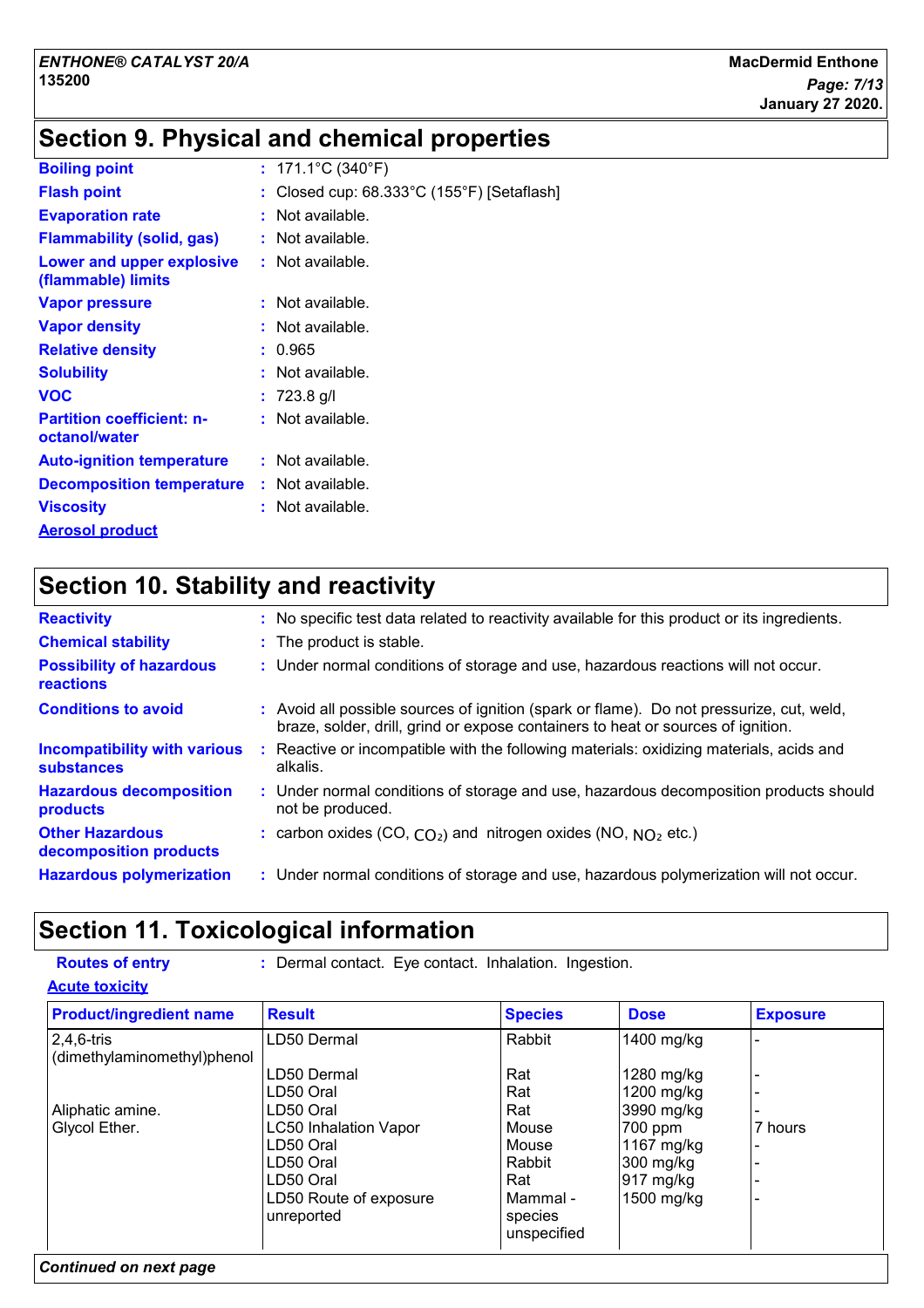# **Section 11. Toxicological information**

| LD50 Route of exposure                               | Mouse | 1050 mg/kg |  |
|------------------------------------------------------|-------|------------|--|
| l unreported<br>LD50 Route of exposure<br>unreported | Rat   | 917 mg/kg  |  |

### **Irritation/Corrosion**

| <b>Product/ingredient name</b> | <b>Result</b>            | <b>Species</b> | <b>Score</b> | <b>Exposure</b>     | <b>Observation</b>       |
|--------------------------------|--------------------------|----------------|--------------|---------------------|--------------------------|
| 2,4,6-tris                     | Eyes - Severe irritant   | Rabbit         |              | 24 hours 50         | $\overline{\phantom{a}}$ |
| (dimethylaminomethyl)phenol    |                          |                |              | Micrograms          |                          |
|                                | Skin - Mild irritant     | Rat            |              | 0.025 Mililiters  - |                          |
|                                | Skin - Severe irritant   | Rat            |              | 0.25 Mililiters     |                          |
|                                | Skin - Severe irritant   | Rabbit         |              | 24 hours 2          |                          |
|                                |                          |                |              | milligrams          |                          |
| Aliphatic amine.               | Eyes - Moderate irritant | Rabbit         |              | 24 hours 100        |                          |
|                                |                          |                |              | milligrams          |                          |
|                                | Eyes - Moderate irritant | Rabbit         |              | 5 milligrams        |                          |
|                                | Skin - Severe irritant   | Rabbit         |              | 24 hours 5          |                          |
|                                |                          |                |              | milligrams          |                          |
|                                | Skin - Severe irritant   | Rabbit         |              | 495                 |                          |
|                                |                          |                |              | milligrams          |                          |
| Glycol Ether.                  | Eyes - Moderate irritant | Rabbit         |              | 24 hours 100        |                          |
|                                |                          |                |              | milligrams          |                          |
|                                | Eyes - Severe irritant   | Rabbit         |              | 100                 |                          |
|                                |                          |                |              | milligrams          |                          |
|                                | Skin - Mild irritant     | Rabbit         |              | 500                 |                          |
|                                |                          |                |              | milligrams          |                          |

### **Sensitization**

Not available.

### **Mutagenicity**

Not available.

### **Carcinogenicity**

No applicable toxicity data

### **Additional information:**

### **Classification**

| <b>Product/ingredient name</b> | <b>OSHA</b> | <b>IARC</b> | <b>NTP</b> |
|--------------------------------|-------------|-------------|------------|
| Glycol Ether.                  |             |             |            |

### **Reproductive toxicity**

| <b>Product/ingredient name</b> | <b>Maternal</b><br>toxicity | <b>Fertility</b>             | <b>Development</b><br>toxin | <b>Species</b> | <b>Dose</b>             | <b>Exposure</b>                        |
|--------------------------------|-----------------------------|------------------------------|-----------------------------|----------------|-------------------------|----------------------------------------|
| Glycol Ether.                  |                             | Equivocal                    | $\overline{\phantom{a}}$    | Rat - Male     | Oral:<br>6279 mg/<br>kg |                                        |
|                                | Equivocal                   | $\qquad \qquad \blacksquare$ | $\overline{\phantom{0}}$    | Rat - Female   | $200$ ppm               | Inhalation: $\vert 6$ hours per<br>dav |
|                                |                             |                              | Equivocal                   | Rat            | Inhalation:<br>25 ppm   | 6 hours per<br>day                     |

### **Teratogenicity**

Not available.

### **Specific target organ toxicity**

Not available.

**Specific target organ toxicity (repeated exposure)**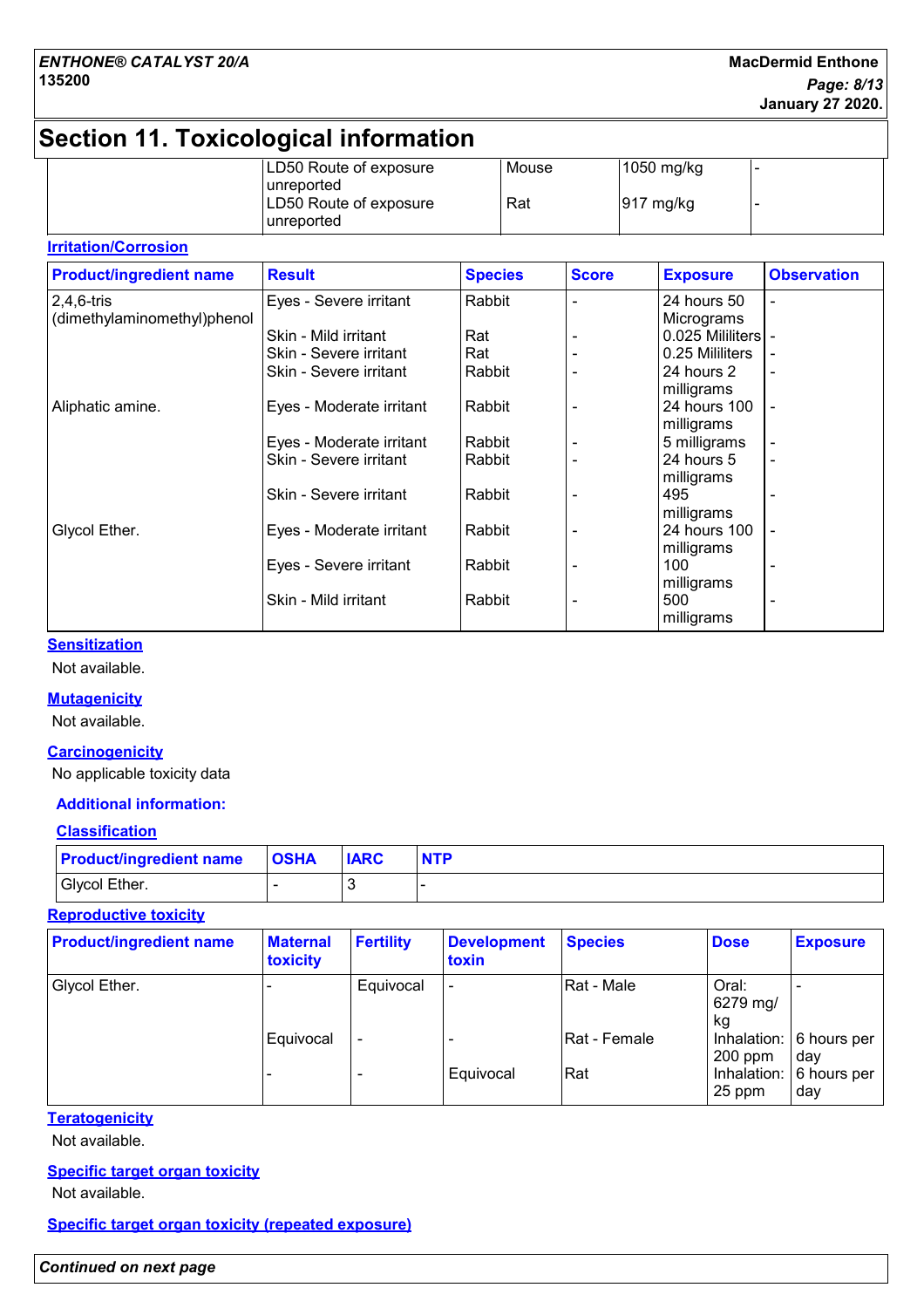# **Section 11. Toxicological information**

Not available.

### **Aspiration hazard**

Not available.

| <b>Information on the likely</b><br>routes of exposure | : Not available.                                                                                       |
|--------------------------------------------------------|--------------------------------------------------------------------------------------------------------|
| <b>Potential acute health effects</b>                  |                                                                                                        |
| <b>Eye contact</b>                                     | : Causes serious eye damage.                                                                           |
| <b>Inhalation</b>                                      | : Harmful if inhaled.                                                                                  |
| <b>Skin contact</b>                                    | : Causes severe burns. Harmful in contact with skin. May cause an allergic skin reaction.              |
| <b>Ingestion</b>                                       | : Harmful if swallowed. Corrosive to the digestive tract. Causes burns.                                |
|                                                        | Symptoms related to the physical, chemical and toxicological characteristics                           |
| <b>Eye contact</b>                                     | : Adverse symptoms may include the following:<br>pain<br>watering<br>redness                           |
| <b>Inhalation</b>                                      | : No specific data.                                                                                    |
| <b>Skin contact</b>                                    | : Adverse symptoms may include the following:<br>pain or irritation<br>redness<br>blistering may occur |
| <b>Ingestion</b>                                       | : Adverse symptoms may include the following:<br>stomach pains                                         |
|                                                        | Delayed and immediate effects and also chronic effects from short and long term exposure               |
| <b>Short term exposure</b>                             |                                                                                                        |
| <b>Potential immediate</b><br>effects                  | : Not available.                                                                                       |
| <b>Potential delayed effects</b>                       | : Not available.                                                                                       |
| <b>Long term exposure</b>                              |                                                                                                        |
| <b>Potential immediate</b><br>effects                  | : Not available.                                                                                       |
| <b>Potential delayed effects</b>                       | : Not available.                                                                                       |
| <b>Potential chronic health effects</b>                |                                                                                                        |
| <b>General</b>                                         | Once sensitized, a severe allergic reaction may occur when subsequently exposed to<br>very low levels. |
| <b>Carcinogenicity</b>                                 | No known significant effects or critical hazards.                                                      |
| <b>Mutagenicity</b>                                    | No known significant effects or critical hazards.                                                      |
| <b>Teratogenicity</b>                                  | No known significant effects or critical hazards.                                                      |
| <b>Developmental effects</b>                           | No known significant effects or critical hazards.                                                      |
| <b>Fertility effects</b>                               | No known significant effects or critical hazards.                                                      |

### **Numerical measures of toxicity**

### **Acute toxicity estimates**

| <b>Route</b>        | <b>ATE value</b> |
|---------------------|------------------|
| Oral                | 833.3 mg/kg      |
| Dermal              | 1527.8 mg/kg     |
| Inhalation (vapors) | $11$ mg/l        |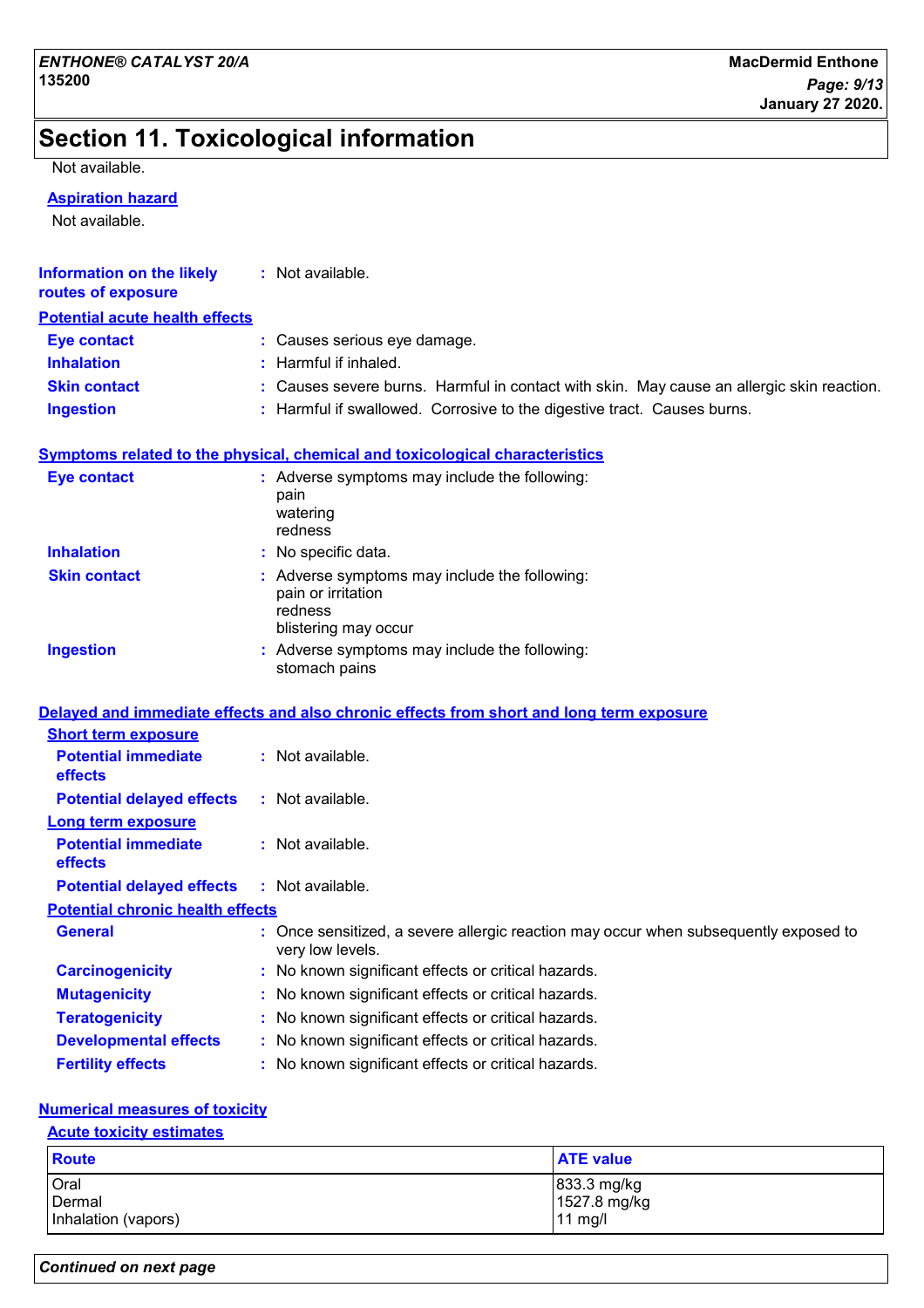# **Section 11. Toxicological information**

# **Section 12. Ecological information**

### **Toxicity**

| <b>Product/ingredient name</b> | <b>Result</b>                        | <b>Species</b>                | <b>Exposure</b> |
|--------------------------------|--------------------------------------|-------------------------------|-----------------|
| Glycol Ether.                  | Acute EC50 >1000 mg/l Fresh water    | Daphnia - Daphnia magna       | 48 hours        |
|                                | Acute LC50 800000 µg/l Marine water  | Crustaceans - Crangon crangon | 48 hours        |
|                                | Acute LC50 1250000 µg/l Marine water | Fish - Menidia beryllina      | 96 hours        |

### **Persistence and degradability**

Not available.

**Bioaccumulative potential**

| <b>Product/ingredient name</b>              | $LogP_{ow}$ | <b>BCF</b> | <b>Potential</b> |
|---------------------------------------------|-------------|------------|------------------|
| $2,4,6$ -tris<br>dimethylaminomethyl)phenol | 0.219       |            | low              |
| Glycol Ether.                               | 0.81        |            | low              |

|  | <b>Mobility in soil</b> |
|--|-------------------------|
|  |                         |

**Soil/water partition coefficient (KOC)**

**:** Not available.

**Other adverse effects :** No known significant effects or critical hazards.

# **Section 13. Disposal considerations**

The generation of waste should be avoided or minimized wherever possible. Disposal of this product, solutions and any by-products should at all times comply with the requirements of environmental protection and waste disposal legislation and any regional local authority requirements. Dispose of surplus and non-recyclable products via a licensed waste disposal contractor. Waste should not be disposed of untreated to the sewer unless fully compliant with the requirements of all authorities with jurisdiction. Waste packaging should be recycled. Incineration or landfill should only be considered when recycling is not feasible. This material and its container must be disposed of in a safe way. Care should be taken when handling emptied containers that have not been cleaned or rinsed out. Empty containers or liners may retain some product residues. Vapor from product residues may create a highly flammable or explosive atmosphere inside the container. Do not cut, weld or grind used containers unless they have been cleaned thoroughly internally. Avoid dispersal of spilled material and runoff and contact with soil, waterways, drains and sewers. **Disposal methods :**

### **Section 14. Transport information Corrosive** liquid, basic, organic, n.o.s. (Aliphatic amine.) **Corrosive** liquid, basic, organic, n.o.s. (Aliphatic amine.) Corrosive liquid, basic, organic, n.o.s. (Aliphatic amine.) UN3267 UN3267 UN3267 **DOT Classification IMDG IATA UN number UN proper shipping name TDG Classification Mexico Classification** UN3267 **Corrosive** liquid, basic, organic, n.o.s. (Aliphatic amine.) UN3267 UN3267 **Corrosive** liquid, basic, organic, n.o.s. (Aliphatic amine.) **UN** UN3267 Corrosive liquid, basic, organic, n.o.s. (Aliphatic amine.) *Continued on next page*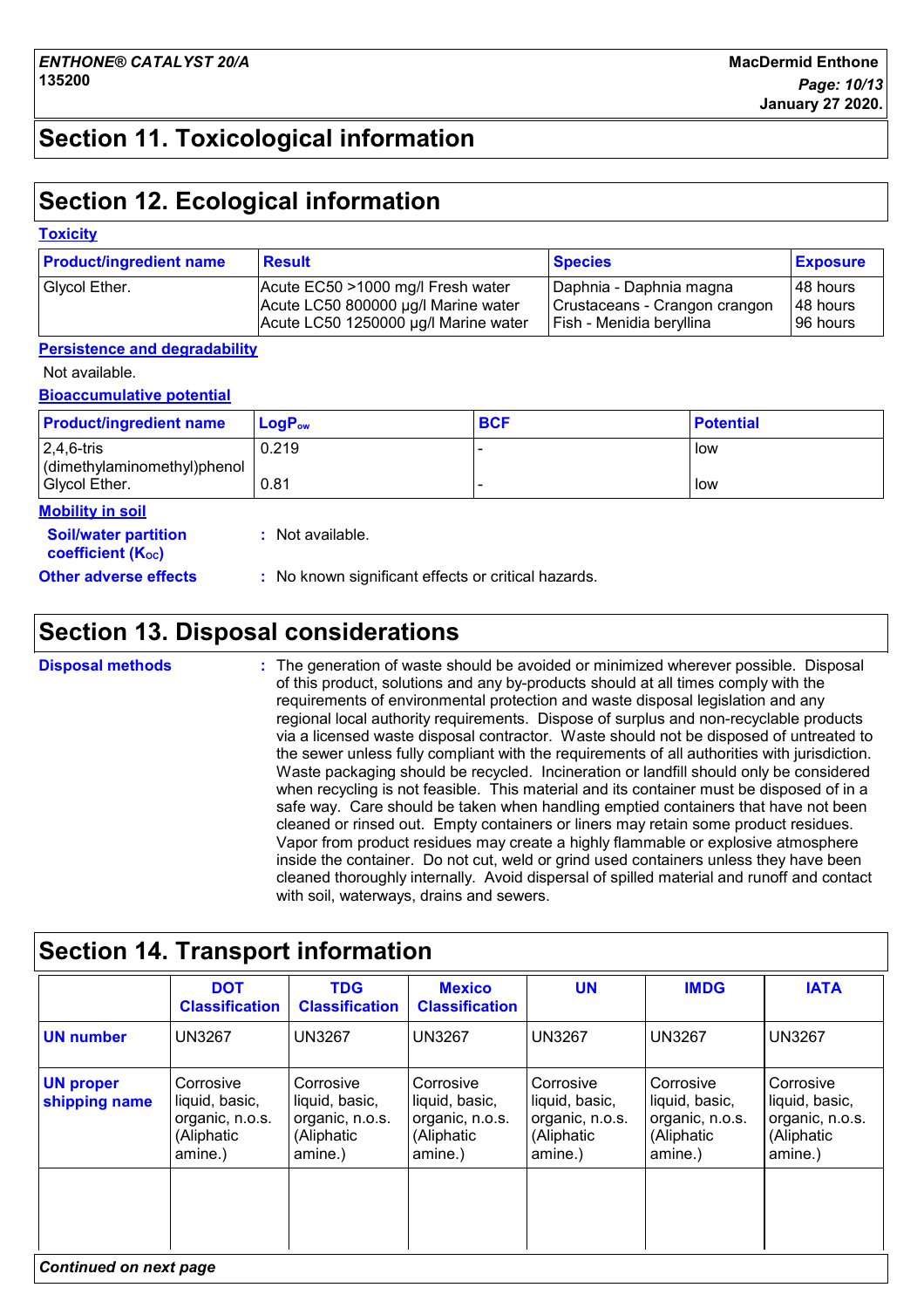# **Section 14. Transport information**

| <b>Transport</b><br>hazard class(es) | 8<br>$rac{1}{\sqrt{2}}$ | 8<br>丝卷                                                                           | 8<br>坐坐                                                                           | 8<br><u>≫ ≚್</u>                                                                  | 8<br>丝卷<br>$\bigstar$ | 8<br>花条                                                                           |
|--------------------------------------|-------------------------|-----------------------------------------------------------------------------------|-----------------------------------------------------------------------------------|-----------------------------------------------------------------------------------|-----------------------|-----------------------------------------------------------------------------------|
| <b>Packing group</b>                 | $\mathbf{III}$          | III                                                                               | $\mathbf{III}$                                                                    | lш                                                                                | $\mathbf{III}$        | $\mathbf{III}$                                                                    |
| <b>Environmental</b><br>hazards      | No.                     | Yes. The<br>environmentally<br>hazardous<br>substance<br>mark is not<br>required. | Yes. The<br>environmentally<br>hazardous<br>substance<br>mark is not<br>required. | Yes. The<br>environmentally<br>hazardous<br>substance<br>mark is not<br>required. | Yes.                  | Yes. The<br>environmentally<br>hazardous<br>substance<br>mark is not<br>required. |

| <b>Additional</b><br>information -<br><b>DOT</b><br><b>Classification</b>  | <b>ERG#153</b>                                                                                              |
|----------------------------------------------------------------------------|-------------------------------------------------------------------------------------------------------------|
| <b>Additional</b><br>information -<br><b>TDG</b><br><b>Classification</b>  |                                                                                                             |
| <b>Additional</b><br>information -<br><b>IMDG</b><br><b>Classification</b> | The marine pollutant mark is not required when transported in sizes of $\leq 5$ L or $\leq 5$ kg.           |
| <b>Additional</b><br>information -<br><b>IATA</b><br><b>Classification</b> | The environmentally hazardous substance mark may appear if required by other transportation<br>regulations. |

### **Special precautions for user Transport within user's premises:** always transport in closed containers that are **:** upright and secure. Ensure that persons transporting the product know what to do in the event of an accident or spillage.

# **Section 15. Regulatory information**

| <b>U.S. Federal regulations</b>               | : TSCA 5(a)2 proposed significant new use rule (SNUR): No products were found. |
|-----------------------------------------------|--------------------------------------------------------------------------------|
|                                               | TSCA 5(a)2 final significant new use rule (SNUR): No products were found.      |
|                                               | TSCA 12(b) one-time export notification: No products were found.               |
|                                               | TSCA 12(b) annual export notification: No products were found.                 |
| <b>United States inventory</b><br>(TSCA 8b)   | : All components are listed or exempted.                                       |
| <b>SARA 302/304</b>                           |                                                                                |
| <b>Composition/information on ingredients</b> |                                                                                |
| No products were found.                       |                                                                                |
| <b>SARA 311/312</b>                           |                                                                                |
|                                               |                                                                                |

*Continued on next page*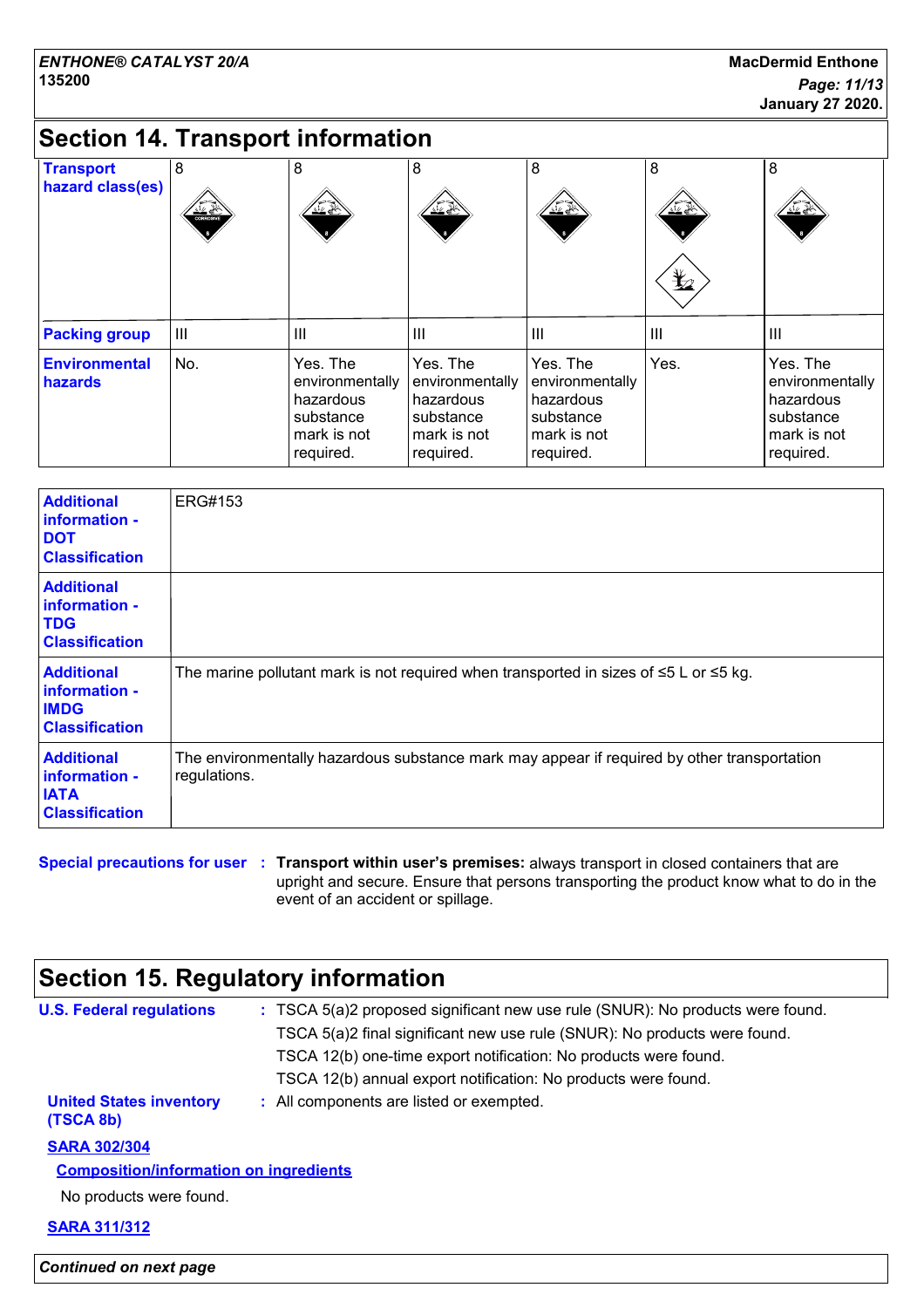# **Section 15. Regulatory information**

### **Classification :** Fire hazard

Immediate (acute) health hazard

### **SARA 313**

|                                           | <b>Product name</b> | <b>CAS number</b> | $\frac{9}{6}$ |
|-------------------------------------------|---------------------|-------------------|---------------|
| <b>Form R - Reporting</b><br>requirements | Glycol Ether.       |                   | 20-30         |
| <b>Supplier notification</b>              | Glycol Ether.       |                   | 20-30         |

SARA 313 notifications must not be detached from the SDS and any copying and redistribution of the SDS shall include copying and redistribution of the notice attached to copies of the SDS subsequently redistributed.

| Canada                     |                                          |
|----------------------------|------------------------------------------|
| Canada                     | : All components are listed or exempted. |
| <b>International lists</b> |                                          |
| <b>National inventory</b>  |                                          |
| <b>Australia</b>           | : All components are listed or exempted. |
| China                      | : All components are listed or exempted. |
| <b>Europe</b>              | : All components are listed or exempted. |
| <b>Japan</b>               | : All components are listed or exempted. |
| <b>Malaysia</b>            | All components are listed or exempted.   |
| <b>New Zealand</b>         | : All components are listed or exempted. |
| <b>Philippines</b>         | : All components are listed or exempted. |
| <b>Republic of Korea</b>   | : All components are listed or exempted. |
| Taiwan                     | All components are listed or exempted.   |
| <b>Turkey</b>              | : All components are listed or exempted. |
|                            |                                          |

# **Section 16. Other information**

| <b>Hazardous Material Information System (U.S.A.)</b> |
|-------------------------------------------------------|
|-------------------------------------------------------|



### **Procedure used to derive the classification**

| <b>Classification</b>   | <b>Justification</b>      |
|-------------------------|---------------------------|
| Flam. Liq. 4, H227      | On basis of test data     |
| Acute Tox. 4, H302      | Calculation method        |
| Acute Tox. 4, H312      | <b>Calculation method</b> |
| Acute Tox. 4, H332      | Calculation method        |
| Skin Corr. 1B, H314     | Calculation method        |
| Eye Dam. 1, H318        | Calculation method        |
| Skin Sens. 1, H317      | Calculation method        |
| Aquatic Chronic 2, H411 | Calculation method        |

**History**

| Date of issue/Date of<br>revision | : January 27 2020. |
|-----------------------------------|--------------------|
| Date of previous issue            | : $July 26 2019.$  |
| <b>Version</b>                    | $\pm$ 1.07         |